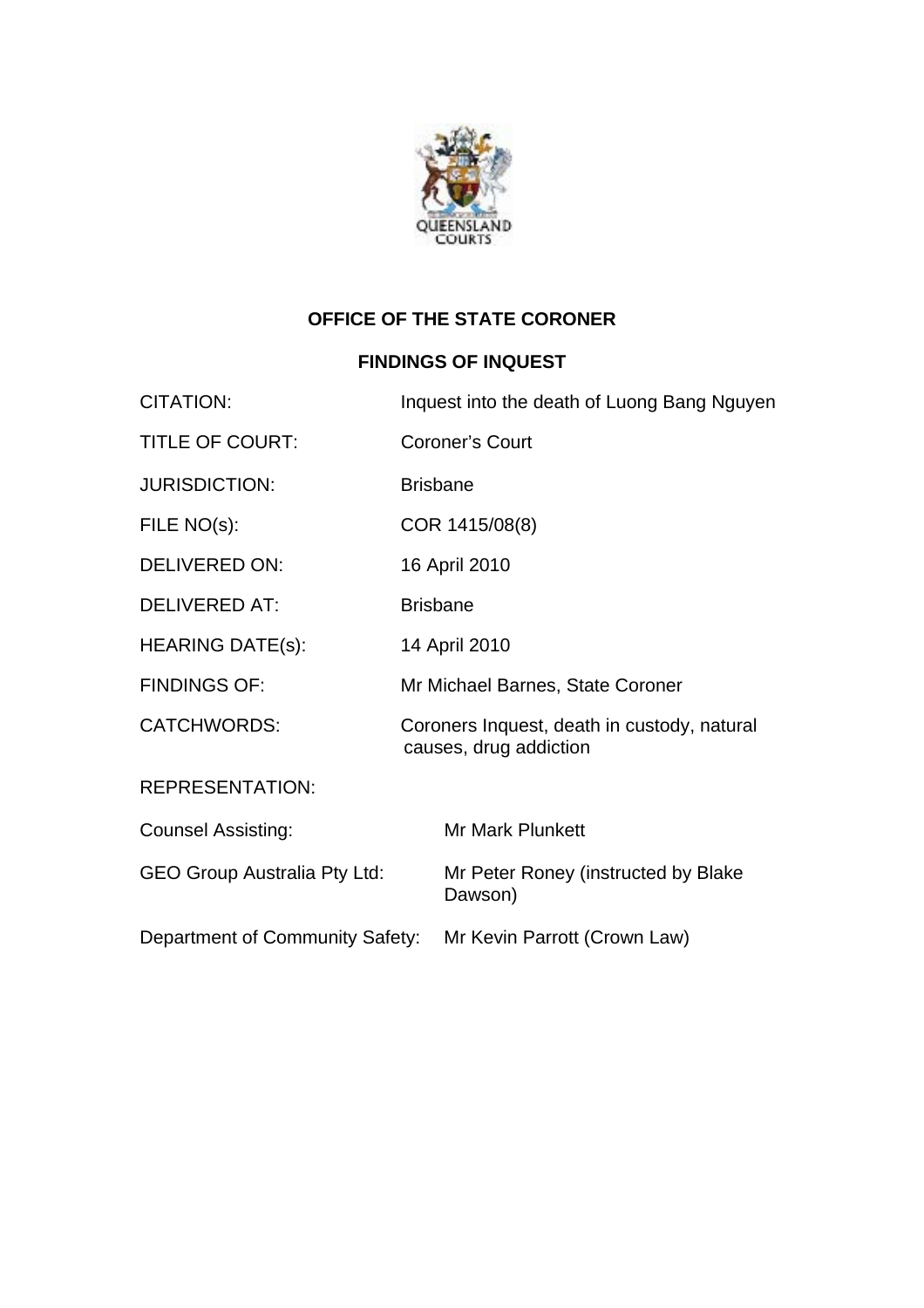### **Table of contents**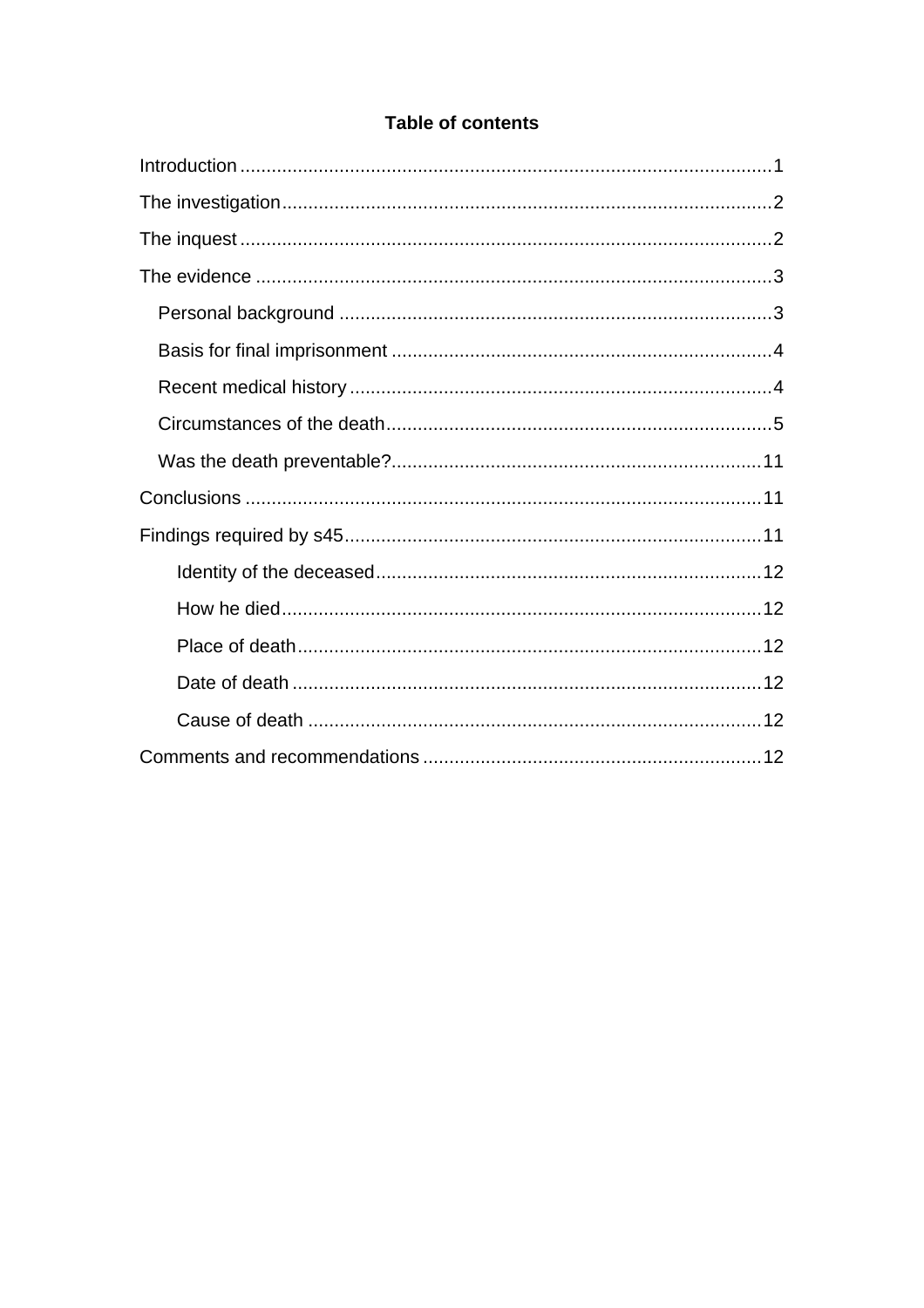## <span id="page-2-0"></span>**Introduction**

The *Coroners Act 2003* (the Act) provides in s. 45 that when an inquest is held into a death in custody, the coroner's written findings must be given to the family of the person who died, each of the persons or organisations granted leave to appear at the inquest and to various officials with responsibility for the justice system. These are my findings in relation to the death of Mr Luong Bang Nguyen. They will be distributed in accordance with the requirements of the Act and posted on the web site of the Office of State Coroner.

At the time of his death Mr Luong Bang Nguyen was 31 years old. From the age of 14 he had been addicted to drugs. He had a long criminal history for property offences which he committed to feed his habit.

On 31 January 2008 Mr Nguyen was arrested on a warrant issued by the Drug Court for failing to comply with his rehabilitation drug program. On 6 February 2008 Mr Nguyen was remanded in custody and held at the Arthur Gorrie Correctional Centre.

On 5 March, at about 10:30pm, his cell mate awoke to find Mr Nguyen fitting on the floor. He attempted to alert corrective services staff by means of the intercom but to no avail.

At about 10:50pm a nurse and correctional services officers went to his cell to provide to Mr Nguyen his prescribed medication. They discovered him unconscious and being propped up by his cell mate who was trying to rouse him.

At 12:45am Mr Nguyen was taken to the Princess Alexandra Hospital, arriving there at 1.14am and admitted to the Emergency ward at 1.17am. A CT scan revealed he had suffered an untreatable subarachnoid hemorrhage.

Mr Nguyen never regained consciousness and at 4:20pm on 6 March 2008 Mr Nguyen died.

Because the death was a "death in custody" within the terms of the Act it was reported to the State Coroner for investigation and mandatory inquest.<sup>[1](#page-2-1)</sup>

These findings:-

 $\overline{a}$ 

- confirm the identity of the deceased man and establish how he died and the time, place and cause of his death;
- consider whether the actions or inactions of any person contributed to the death;
- examine the actions of the staff of the Arthur Gorrie Correctional

<span id="page-2-1"></span><sup>1</sup> s. 8(3) defines "*reportable death*" to include deaths in custody and s7(2) requires that such deaths be reported to the state coroner or deputy state coroner. S27 requires an inquest be held in relation to all deaths in custody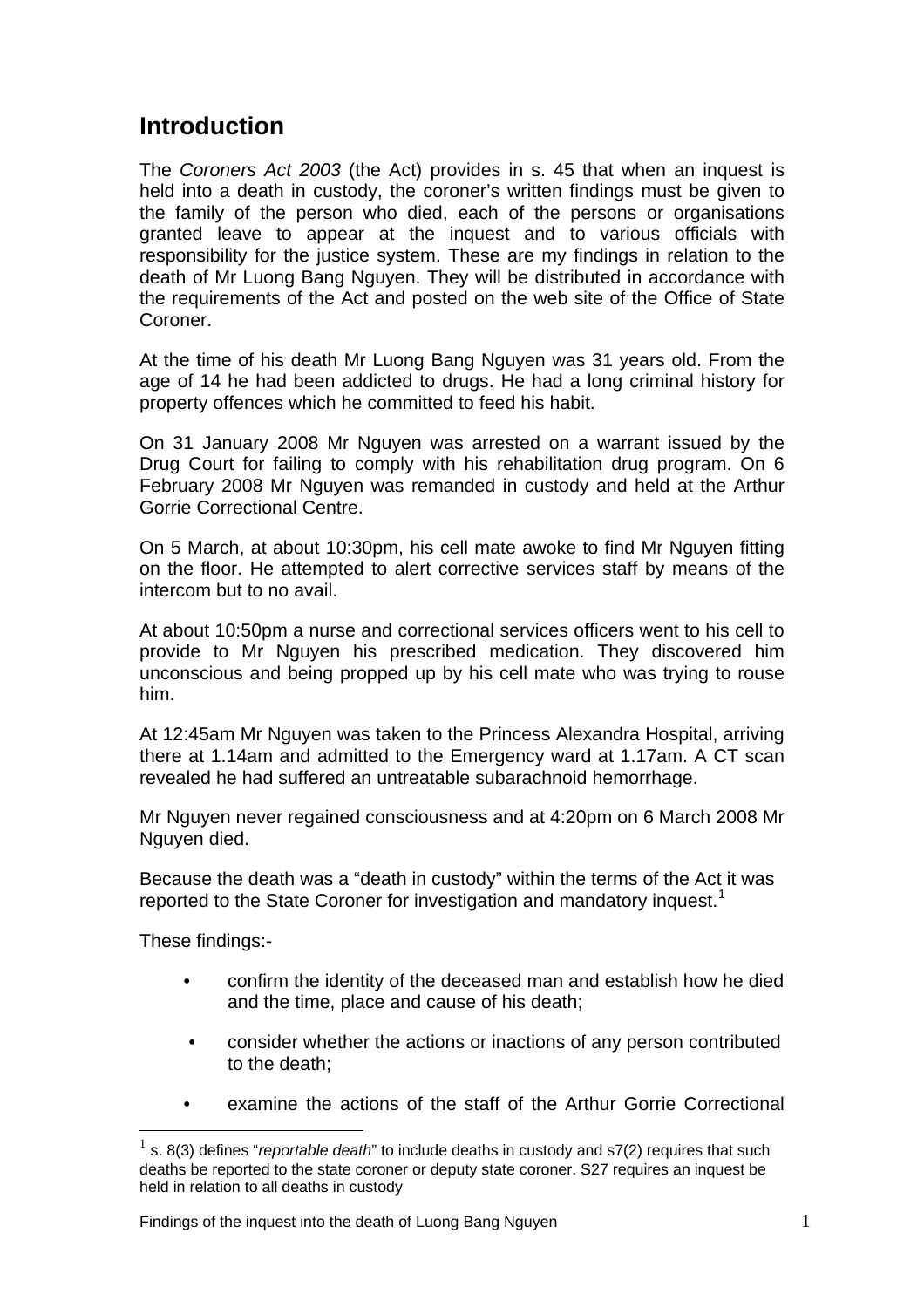Centre before and after Mr Nguyen went into an unconscious state;

- <span id="page-3-0"></span>• consider whether the medical treatment afforded to him while in custody was reasonable and adequate; and
- consider whether any changes to procedures or policies could reduce the likelihood of deaths occurring in similar circumstances or otherwise contribute to public health and safety or the administration of justice.

# **The investigation**

At 8:15am on 6 March 2008 detectives from the Corrective Services Investigation Unit were advised by the intelligence staff of the Arthur Gorrie Correctional Centre that Mr Nguyen had been taken to the Princess Alexandra Hospital where he was in the intensive care ward and was reported to be "brain dead". Inquiries made with the hospital revealed that Mr Nguyen had suffered from a cerebral aneurism and was on a ventilator machine.

The police secured Cell 22 as a crime scene and the prisoners in Secure Unit D2 were locked down. The cell was examined by Detectives from the Corrective Services Investigation Unit and Sergeant Hanson from police photographics.

The investigating police interviewed Mr Nguyen's cell mate and friend Giang Hoang Tran. Mr Tran was physically examined, photographed and found to be without injury. Mr Tran's clothes were taken and examined.

Inquires revealed that there was no Close Circuit Television record of Cell 22 or of the Secure Unit D2 at the time of the relevant events.

The medical records of Mr Nguyen and the Secure Unit D2 log book were taken possession of. It recorded that since the 5:30pm lock down no prisoners other than Mr Nguyen and his cell mate had been in Cell 22.

Police also interviewed the other 33 prisoners in the Unit who stated that they did not see or hear the incident.

A report was prepared by Sergeant Peter Rasmussen. Insofar as it went, it was professionally presented and adequate for the purpose of excluding foul play or third party involvement in the death. However, it did not address a number of issues raised by the evidence that staff of this office then had to resolve.

# **The inquest**

An inquest opened on 16 April 2010. Mr Mark Plunkett of counsel was appointed to assist me. Leave to appear was granted to counsel for the Arthur Gorrie Correctional Centre and the Department of Community Safety.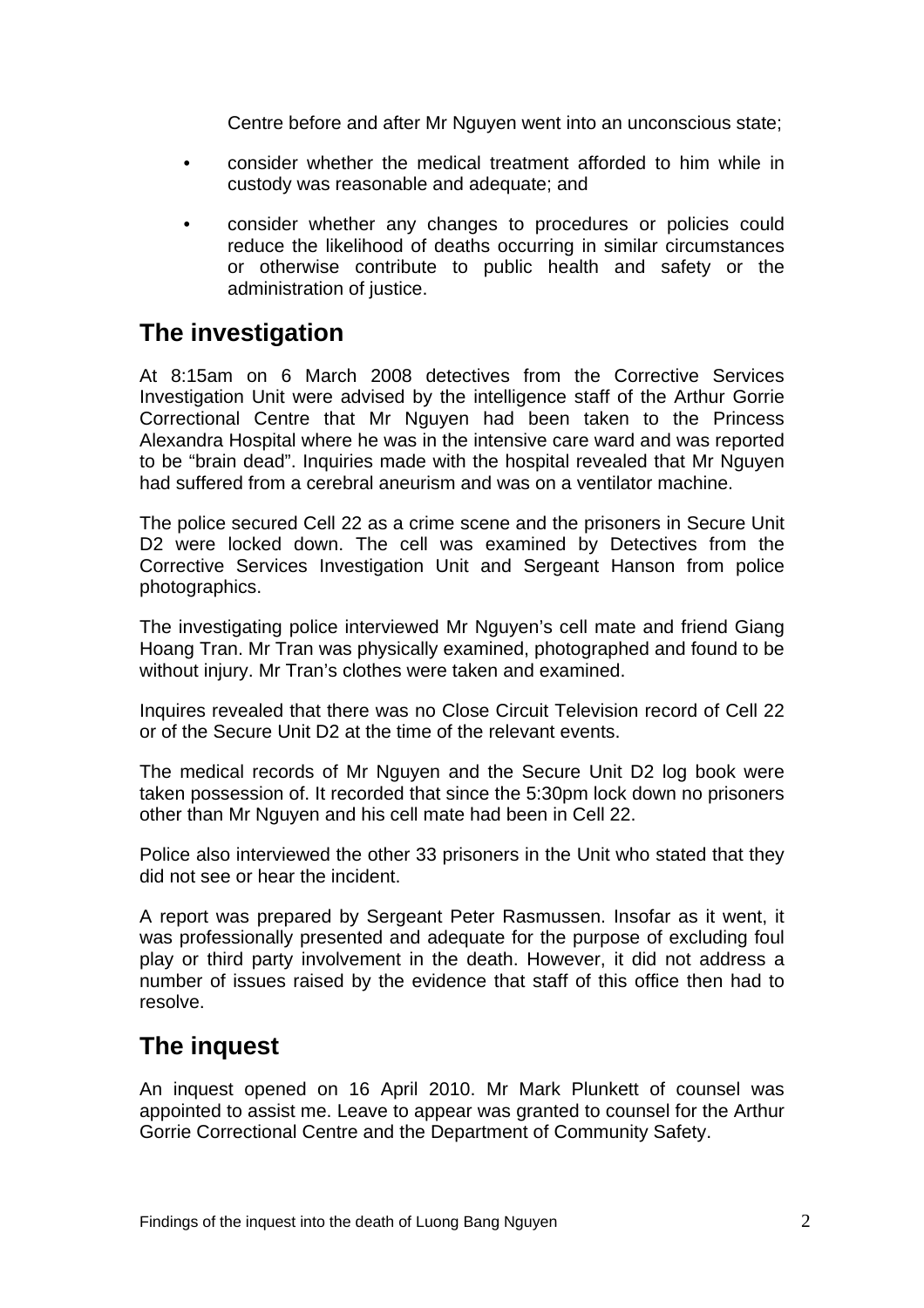<span id="page-4-0"></span>All of the statements, records of interview, photographs and materials gathered during the investigation were tendered into evidence. I accepted a submission made by counsel assisting and supported by the two agencies granted leave to appear that there was no forensic purpose to be served by the calling of any oral evidence.

## **The evidence**

I turn now to the evidence. Of course, I cannot even summarise all of the information contained in the exhibits but I consider it appropriate to record in these reasons, the evidence I believe is necessary to understand the findings I have made.

### *Personal background*

Mr Luong Bang Nguyen was born in Vietnam on 16 December 1976. His father died when he was young and he had no memory of him growing up. He had no siblings.

Mr Nguyen arrived in Australia in 1985 when he was 9 years old. He became a citizen in 1988.

He had a close relationship with his mother, who, while very much against his drug use and criminal activities, was very supportive of his efforts at rehabilitating himself.

He had a conflictive relationship with his step father and at 13 years of age he ran away from home to Sydney where he made a living selling drugs on the streets. At 14 he commenced to use cannabis and heroin and by 18 years of age had become a regular user of heroin.

He soon became a drug addict and intravenous drug user. His history of drug abuse included, ice, speed, heroin and cannabis.

In 2000 Mr Nguyen was placed on the methadone programme. In 2002 and in 2004 he participated in the subutex program.

From 21 March 2007 to 19 May 2007 he participated in the Fairhaven Residential Program but ran away before completing the course.

Progress reports at Fairhaven indicated that while generally compliant he had difficulties completing the necessary homework and was assessed as requiring a literacy course.

As a result of his criminal convictions, Mr Nguyen was sentenced to serve many periods of imprisonment. From 1995 onwards he spent some time in jail most years.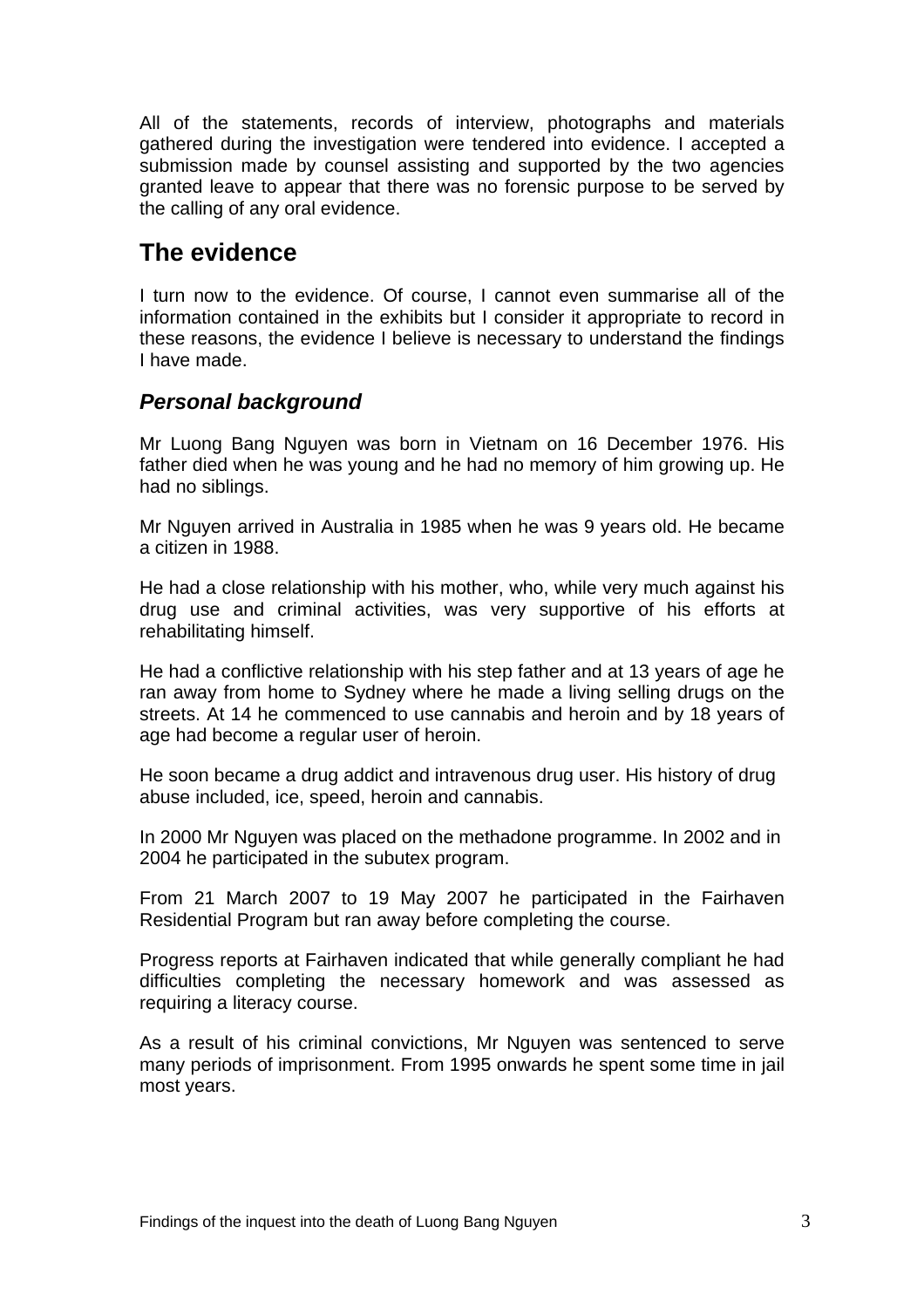### <span id="page-5-0"></span>*Basis for final imprisonment*

On 20 March 2007 Mr Nguyen was sentenced by the Southport Drug Court to 3½ years imprisonment for attempted fraud, forgery, false representations, dishonestly obtaining property, breaking and entering and stealing, and serious assault. This sentence was wholly suspended upon his agreeing to an intensive drug rehabilitation order.

As a consequence on the next day Mr Nguyen was admitted to the Salvation Army Fairhaven Residential Rehabilitation Centre at 947 Parklands Drive, Southport, which he stated he was willing to comply with.

On 11 April 2007 after an initial three week settling in period, he appeared at the Southport Drug Court for a review. He was struggling with literacy issues and trusting others but he was otherwise assessed as superficially compliant.

On 18 April 2007 Mr Nguyen appeared at the Southport Drug Court for a further review where it was noted he had made some improvement with some positive reports. On 16 May 2007 he was reported to have improved and was congratulated by the Drug Court for his progress.

On 19 May 2007 Mr Nguyen was granted day leave. He telephoned the Fairhaven Residential Rehabilitation Centre that night to say he wanted to stay over night with his mother as she was ill. Leave was granted to return the following day. He did not return to the Fairhaven Residential Rehabilitation Centre. On 21 May 2007 the Drug Court was advised that Mr Nguyen had absconded and a bench warrant was issued.

On 13 December 2007 the Drug Court issued another warrant for the arrest of Mr Nguyen because he had failed to comply with his drug rehabilitation program.

On 31 January 2008 at the Carindale Shopping Centre, Mount Gravatt, Mr Nguyen was arrested by officers of the Queensland Police Service on the Drug Court warrant.

On 6 February 2008 Mr Nguyen appeared in the Drug Court at Southport, where he was remanded in custody to re-appear on 5 March 2008. He was transferred to the Arthur Gorrie Correctional Centre. He remained there until his death.

### *Recent medical history*

Upon arrival at the Arthur Gorrie Correctional Centre on 6 February, Mr Nguyen was given a medical assessment, wherein he stated that he was an intravenous drug user abusing valium, alprozolam, heroin, ecstasy and alcohol. He admitted he was using 3.5 grams of heroin and 3.5 grams of ice a day. As a result he was prescribed a drug withdrawal program consisting of 16 days of valium gradually reduced to be completed on 21 February 2008.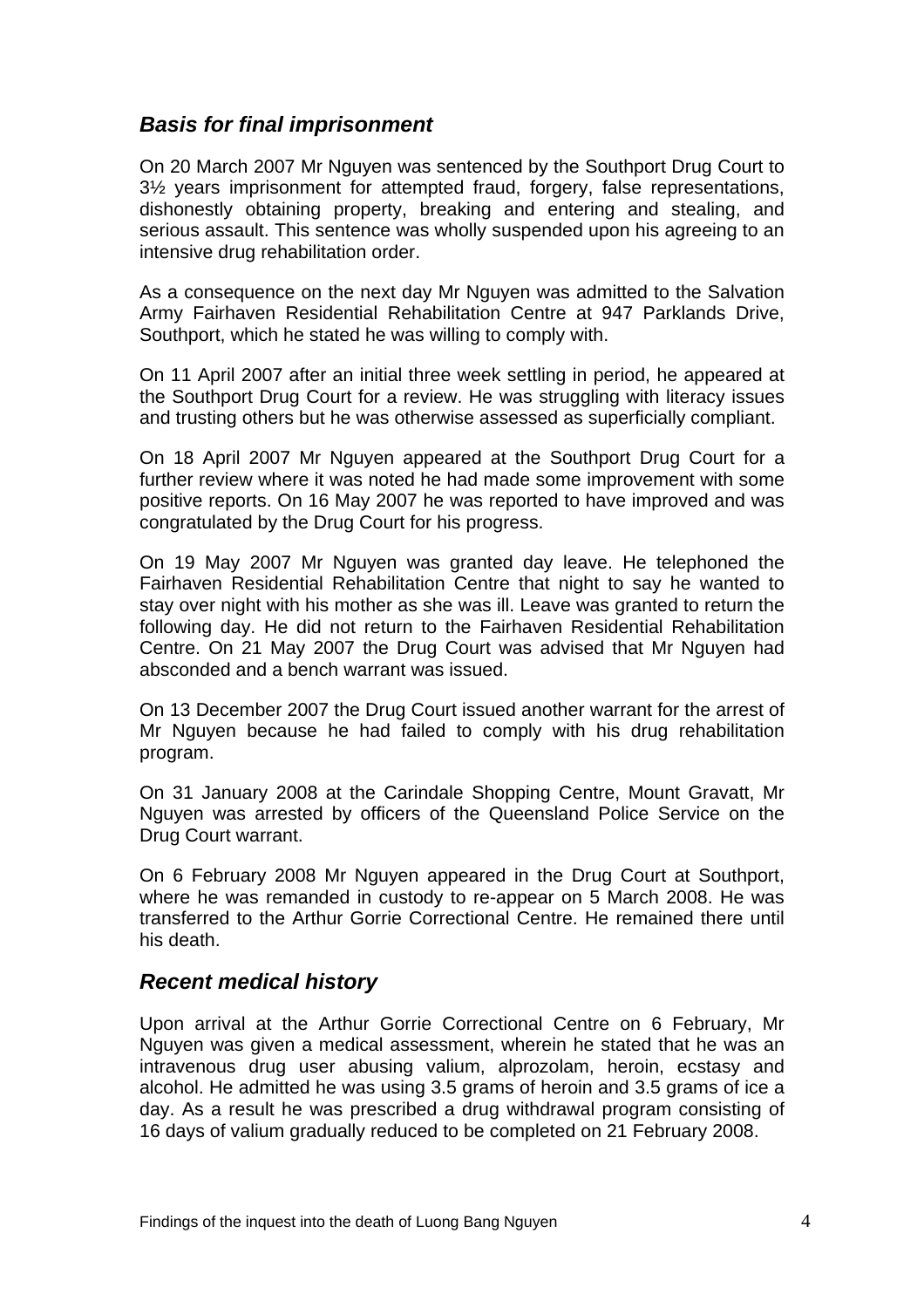<span id="page-6-0"></span>He was also found to be Hepatitis C positive and Hepatitis B complete. He reported that he regularly suffered from the adverse effects of this disease. Mr Nguyen also suffered from insomnia.

On 7 February 2008 Mr Nguyen complained to medical staff at the prison that he could not sleep, was tired and had little energy. He said he had been up all night because he was hearing voices that told him to pay police and harm others. He said it was like a noise inside his head which he had heard before. Also he reported he thought he had seen blood everywhere when he woke up. He also felt anxious. As a result he was recommended to see a visiting psychiatrist.

On 13 February 2008 he was seen by Psychiatrist Dr Aboud. He told Dr Aboud that the voices were sometimes in the Vietnamese language and were distressing. He was prescribed Seroquel - 300 mg per day to be taken in the afternoon - with a follow up on 5 March 2008 but this did not eventuate because of Mr Nguyen's court commitments. Seroquel is an anti-psychotic drug used in the treatment of schizophrenia. The medical records show that Mr Nguyen was non compliant and regularly missed medication at his own discretion.

Mr Nguyen did not complain of any other ailments in the weeks and days prior to his death.

### *Circumstances of the death*

On 4 March 2008, Mr Nguyen was taken from the Arthur Gorrie Correctional Centre to the Southport Watchhouse to appear in the Southport Drug Court on 5 March 2008. At the watchhouse he advised staff that he was prescribed Seroquel because he heard voices and had last seen a psychiatrist two weeks earlier.

Registered Nurse Brendan Simmon of Blue Care, states that records kept by them indicate that prisoner Nguyen was not seen by medical staff and no medication was given to him.

However, Mr Nguyen's medical register and medical record sheet records signed by Mr Nguyen shows that Seroquel was sent with Mr Nguyen on 4 March 2008 to the watchhouse.

On 5 March 2008 the Southport Drug Court sentenced Mr Nguyen to 4 years imprisonment. He arrived back at the AGCC at about 3:00pm. In accordance with the Local Procedure he was assessed as not exhibiting 'at risk' indicators and was returned to his unit.

Usually, medical rounds commence at 2:45pm, when a call is made to each unit for prisoners to attend for medication who go to the airlock area for medication.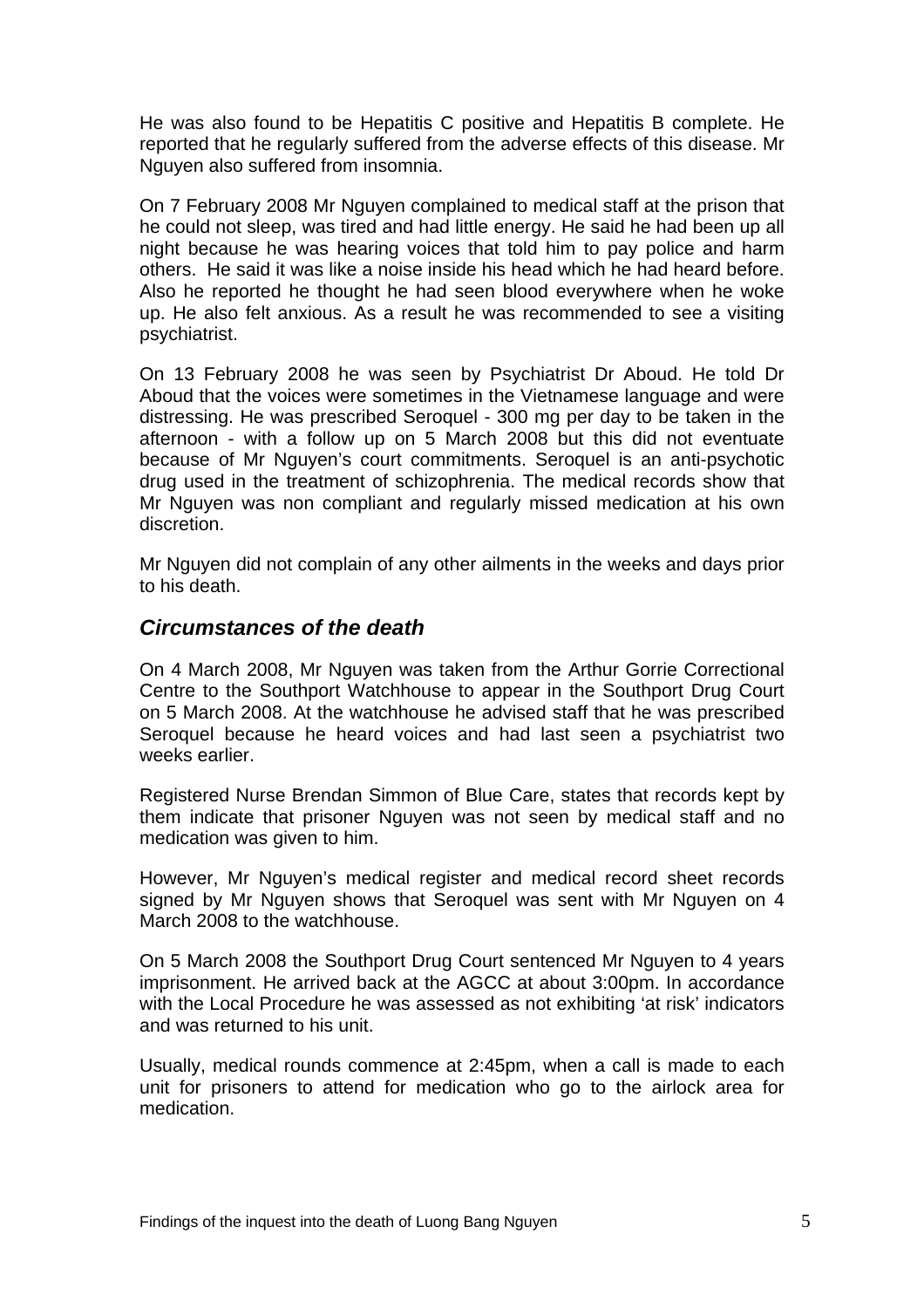At 3:46pm medical staff attended Secure Unit D2 where Mr Nguyen was housed. At 3:53pm they departed. Mr Nguyen did not attend for his medication.

At Secure Unit D2, Mr Nguyen met his friend Mr Giang Hoang Tran. Mr Tran stated that when he saw Mr Nguyen return from Court he appeared to be in good health and made no complaints about his health or general well-being.

Mr Nguyen asked his friend Mr Tran, who had been in Cell 21, to stay with him in Cell 22, which is a two bed cell. Mr Nguyen asked the Unit Officer if Mr Tran could move to Cell 22. The Unit Officer gave permission for Tran to move. Mr Tran packed his belongings and moved into Cell 22.

At 5:30pm the cells were locked down with Mr Nguyen and Mr Tran as the only prisoners locked in Cell 22.

After lockdown, they each showered, played cards, had some noodles and watched television. Mr Tran stated that Mr Nguyen seemed normal that evening and spoke about his family.

At 7:20pm, 7:28pm and 7:29pm Mr Nguyen used the intercom to request his medication. The Corrective Services Officer he spoke to advised him that the medication would be provided at 10:30pm when the nurse did her rounds.

At 7:28pm the intercom recorded his voice: "*Yeah Chief I missed out on my meds Chief cause I went to court. Um is there any chance, can you ask the nurse to come down later so I can have my meds please".* He was advised: "*She comes down at about half past ten."* A minute later he is recorded as asking: "*Yeah Chief can you please tell the nurse I really need my medication please Chief."* He was advised: "*I told you she doesn't come around till 9.30 and she won't change it because when she comes down she has to have three officers with her."* 

At about 8:30pm Mr Tran went to bed. Mr Nguyen was watching television.

At 10:09pm Mr Nguyen used the intercom stating that he needed his psychiatric medication. Asked by the prison officer over the intercom what "*Psych meds*" he was on Mr Nguyen replied: "*Yeah. I just, yeah, I have just been rolling, in and out, head my way(sic)."* 

Mr Tran was awaken by a loud sound like a clap. He saw Mr Nguyen on the floor of their cell apparently having a fit.

Mr Tran stated that he immediately activated the intercom to obtain help calling for a nurse, but there was no response. The officer who was manning the station where the intercom would have sounded had it been activated, denies this occurred. The evidence supports this conclusion.

Investigating police report that there was no malfunction in the intercom system.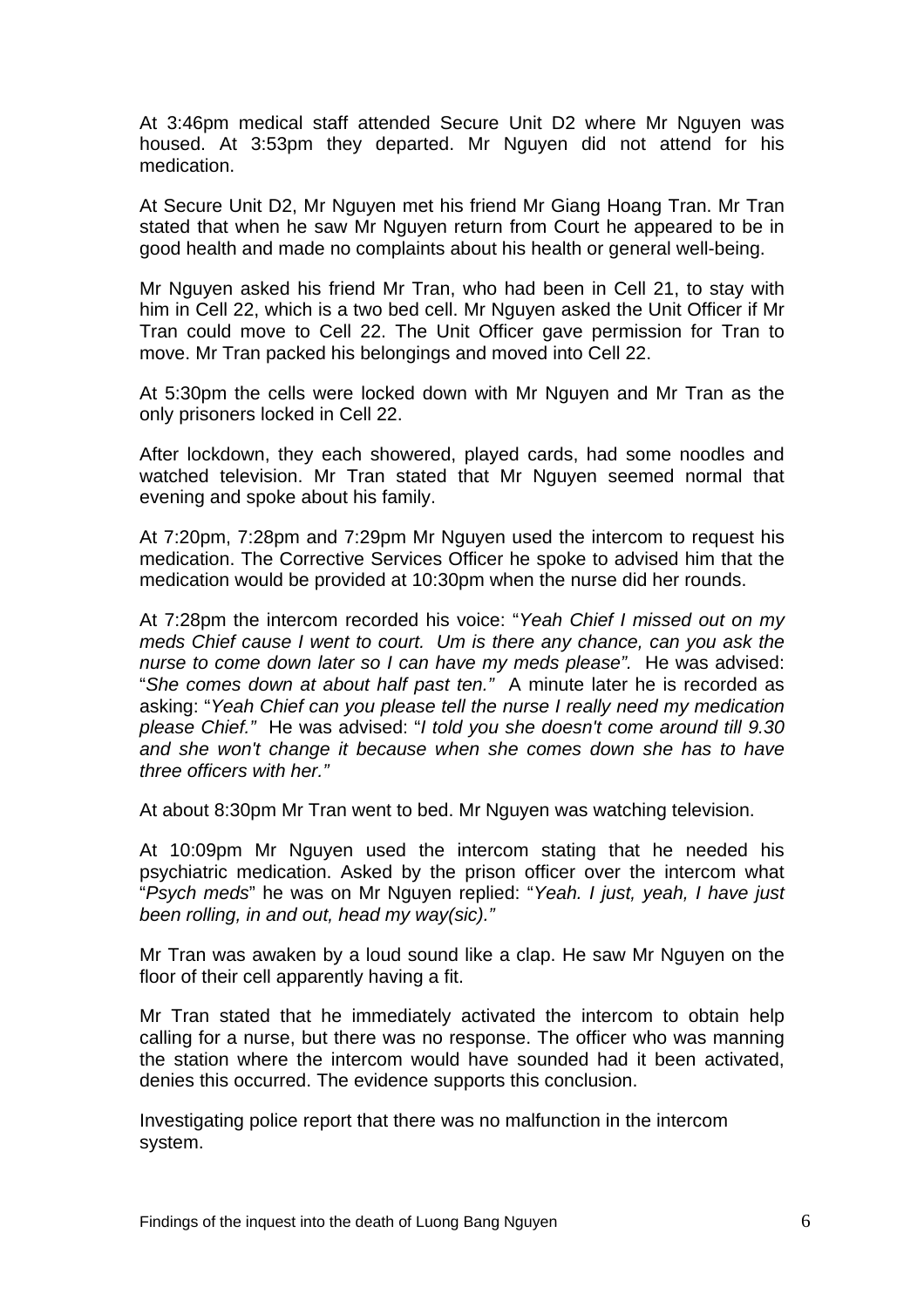In Unit D2 the intercom system is located above the inmates' desk. It has four buttons, red, green and two black buttons. Pressing the red button will cause a call to be made to Unit Control, Movement Control or Master Control. An intercom call made from a cell will be followed by a beep sound at that end. It causes a continuous beeping alarm sound to occur at the other end until the call is answered. There is no capacity for Master Control to override this function. The green button operates a two station radio in the cell. The two black buttons control the radio's volume.

I am of the view that in his shock at waking to find his friend so seriously disposed, Mr Tran has pressed the wrong button.

When Mr Tran saw Mr Nguyen unconscious on the floor he thought about taking him to the shower but decided instead to prop him up to get him breathing. He sat Mr Nguyen up between his legs and shook him to try and rouse him. Mr Nguyen's eyes were half open. He did not respond to his name or at all. Mr Tran could feel a weak pulse. At this time Mr Nguyen vomited fluid.

Mr Tran says he kept shaking Mr Nguyen to make sure he was breathing. He did not yell out as he was both in shock and was waiting for a response from his intercom call.

Mr Tran did not have a watch on, however he thought the nurse arrived about 15 to 20 minutes after he found Mr Nguyen on the floor.

Registered Nurse Luffman was an employee of the Arthur Gorrie Correctional Centre. She was rostered for duty on 5 March 2008 from 6:00pm to 6:00am.

Nurse Luffman usually contacts Central Control before 10:00pm in order to obtain a list of the names of prisoners who have requested medication and who may have missed out. These names are collected by the Unit Officer who passes the names to Central Control staff who prepared the list at about 9:30pm. That evening Mr Nguyen's name was on the list for having missed his medication but no information was provided that there was anything out of the ordinary with Mr Nguyen. The Medical Intervention Register lists five prisoners to be seen in Secure Unit D2, including Mr Nguyen, with the reason noted as "MM", meaning "missed medication".

Nurse Luffman commenced her rounds at 10:00pm to finish at 11:30pm. She was accompanied by Corrective Services Officers Fulcher, Dahn, Aume, and Graham. At about 10:50pm they went into Security Unit D2. Corrective Services Officer Fulcher went downstairs to complete a head count while the other officers went upstairs to Cell 22 where Mr Nguyen was held.

As Nurse Luffman approached the cell a CSO went ahead to see if Mr Nguyen was appropriately dressed and had water to take his medication. Nurse Luffman says that officer alerted her that Mr Nguyen was on the cell floor in a pool of vomit and being held up by his cell mate.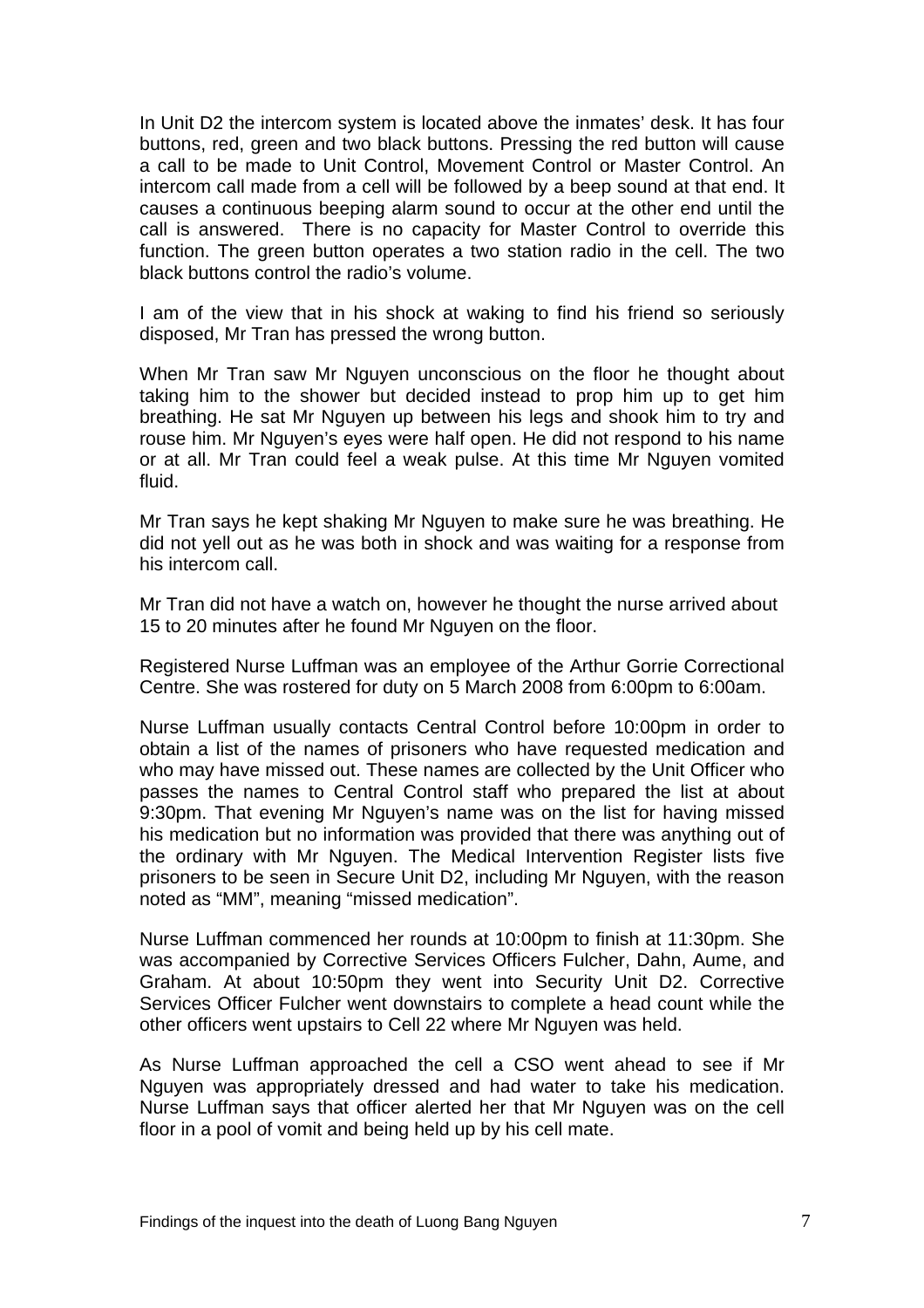She entered the cell and saw the cell mate sitting on the edge of the bed supporting Mr Nguyen who was sitting between his knees. The cell mate was stressed and asked: *"Why is he like this nurse? What is wrong with him?"* 

Nurse Luffman shook Mr Nguyen by the arm. He made a noise but did not otherwise respond. Nurse Luffman could feel a pulse, but was unable to perform any other observations as she had no equipment.

They called for immediate assistance. At 11:15pm Corrective Services Officer McInnes received radio call asking that the medical trolley be delivered to Unit D2.

At this time Mr Fulcher was completing the head count, he heard a radio call for a medical trolley for Cell 22 and went to Cell 22.

When the medical trolley arrived, Nurse Luffman performed further observations such as testing blood pressure, blood sugars and neural observations. She thought that Mr Nguyen had suffered a drug overdose because of his physical signs, pin point pupils, unresponsiveness and vomiting.

Corrective Services Officers Fulcher, McInnes and Dhann placed Mr Nguyen on a gurney. Registered Nurse Michie also assessed Mr Nguyen checking his pulse and eyes.

At 11:24pm the ambulance service was called to attend to the Arthur Gorrie Correctional Centre.

Mr Nguyen was taken to the medical unit where Corrective Services Officer Fulcher remained until the ambulance arrived.

The nurses administered oxygen (8 litres per minute) to Mr Nguyen and he was given an injection of 0.8 mg of Naloxone (Narcan) to reverse the effects of the narcotics overdose she suspected he was suffering.

Mr Nguyen appeared to improve. He was breathing on his own and his level of consciousness improved to a GCS level of 7. There was no verbal response but he responded to painful stimuli by opening his eyes and withdrawing from the pain.

At 11:34pm, 11.52pm and 12.05am three QAS crews arrived at the scene. The first crew found Mr Nguyen unconscious but all his vital signs were normal.

It was concluded that Mr Nguyen was suffering from a suspected narcotic overdose.

At 12:13am he was placed into the ambulance for transfer to the Princess Alexandra hospital (the PAH). Shortly afterwards he stopped breathing.

One of the officers commenced manual intermittent positive pressure ventilation with 100 per cent oxygen administered by bag valve mask. He also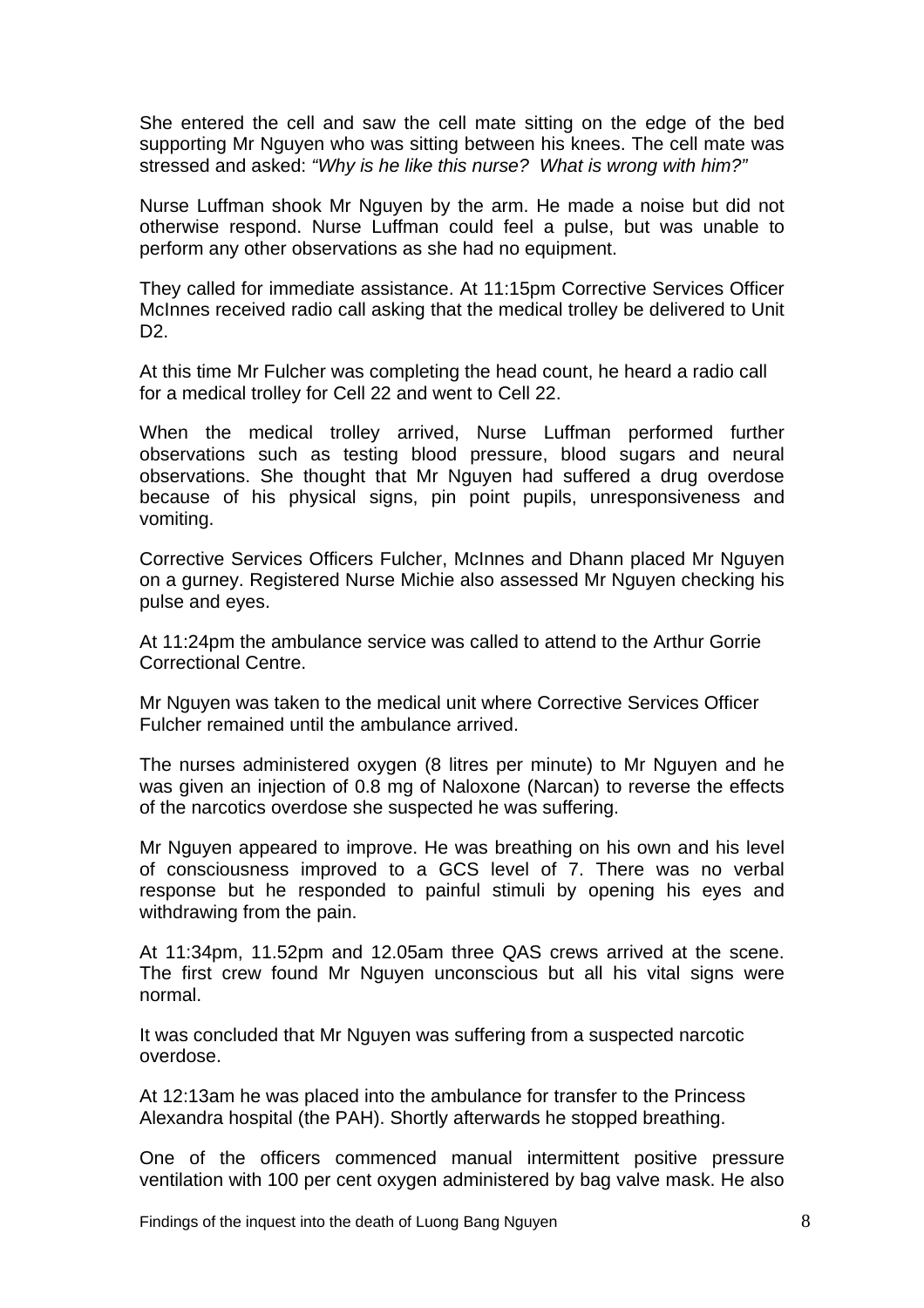inserted an oropharyngeal airway to maintain an open airway and preventing the [tongue](http://en.wikipedia.org/wiki/Tongue) from (either partially or completely) covering the [epiglottis](http://en.wikipedia.org/wiki/Epiglottis), which could prevent the patient from breathing.

#### *Mr Nguyen is taken to Princess Alexandra Hospital*

At 12:45am, after another short delay caused by security, the ambulance carrying Mr Nguyen departed for Princess Alexandra Hospital.

At 1:14am the ambulance arrived at the hospital and was met by the triage nurse and resuscitation team. Mr Nguyen had not regained consciousness during the journey.

At 1:17am Mr Nguyen was admitted to the Emergency Department.

Intensive Care Staff Specialist Dr Gordon Laurie states that on arrival Mr Nguyen was GCS 3, exhibiting decorticate positioning - an abnormal posturing that involves rigidity, flexion of the arms, clenched fists, and extended legs. Mr Nguyen was spontaneously breathing. Dr Laurie reports that he was bradycardic.

A CT scan was conducted of the head of Mr Nguyen. It revealed a Grade 4 subarachnoid haemorrhage with extensive intraparenchymal and intraventricular blood. Subarachnoid haemorrhage is the leaking of a blood vessel over the surface of the brain. Nontraumatic intraparenchymal haemorrhage most commonly results from hypertensive damage to [blood](http://en.wikipedia.org/wiki/Blood_vessel)  [vessel](http://en.wikipedia.org/wiki/Blood_vessel) walls which may be caused by hypertension or drug abuse.

The CT scan also revealed an aneurysm in the right anterior communicating artery. Dr Laurie considered that this was most likely a mycotic aneurysm secondary to intravenous drug use. A mycotic aneurysm is a localized, irreversible dilatation of an artery to at least one and one-half times its normal diameter due to destruction of the vessel wall by infection. It is a serious clinical condition with significant morbidity and mortality. Mycotic aneurysms are rare and are caused by bacteria.

Dr Robert Campbell of the Neurological team reviewed the condition of Mr Nguyen. He concluded that his outlook was poor and that surgical intervention was not an option.

Mr Nguyen's neurological state continued to deteriorate and treatment was withdrawn due to futility.

At 2:00pm the life support equipment was turned off and the endotracheal and nasogastric tube (passing through the nose and into the stomach, for instilling liquids or other substances, or for withdrawing gastric contents) were removed.

At 3:00pm Detective Sergeant Wild of the Corrective Services Investigation Unit contacted Ms Kaylin Tran Bui, the de facto wife of Mr Nguyen, to make arrangements for her to attend upon Mr Nguyen at the hospital.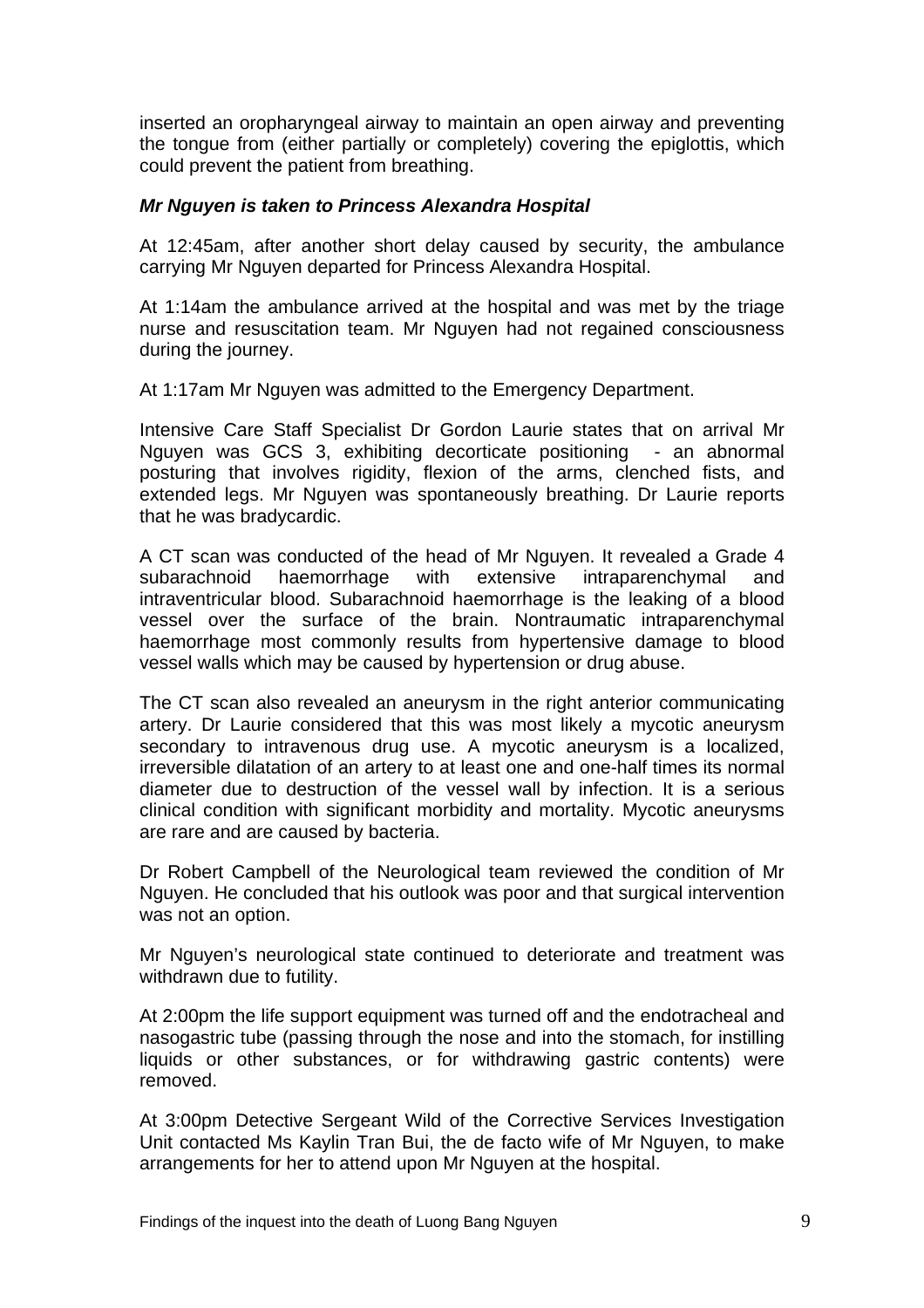At 4:20pm Mr Nguyen died.

At 4:45pm Mr Nguyen 's mother, Ms Tran Bui, and his de facto wife, Ms Kaylin Tran Bui arrived at the hospital.

At 5:00pm the mother and the de facto attended the room where the body of Mr Nguyen lay. They identified the body to Detective Sergeant Wild. They also requested that no internal autopsy be performed as they believed that it was invasive and unnecessary.

At 6:00pm Detective Sergeant Wild of the Corrective Services Investigation Unit and Constable Antony Schmidt attended at the bedside of Mr Nguyen. Constable Schmidt and Constable Bastijanic arranged for scenes of crime officers to attend and photograph the body of Mr Nguyen and arranged for the body to be taken to the John Tonge Centre.

At 9:00pm Constable Schmidt took possession of the body of Mr Nguyen and accompanied it from the Princess Alexandra Hospital to the John Tonge Centre.

#### *Autopsy results*

On 7 March the Deputy State Coroner made an order for an external examination only and for a review of the medical notes.

At 8:40am on 7 March 2008 Dr Alex Olumbe conducted an external post mortem examination of the body of Mr Nguyen. There were no signs of trauma or any indication of any violence having been done to him.

Samples of femoral blood and urine were taken for toxicology analysis. On 23 June 2008 the Forensic Toxicology Laboratory was only able to detect paracetamol less than 10 mg/kg and phenytoin approximately 12mg/kg. No other drugs were detected.

Paracetamol is an analgesic and antipyretic drug. It is used for the relief of mild to moderate pain and fever. Phenytoin is an anticonvulsant drug which can be useful in the treatment of epilepsy and acts to suppress the abnormal brain activity seen in seizure by reducing electrical conductance among brain cells by stabilizing the inactive state of voltage gated sodium channels.

Dr Olumbe observed that the final report of the CT scan of the head revealed an extensive subarachnoid haemorrhage and intraventicular haemorrhage, with a 4cm x 2cm intraparenchymal haematoma in the genu of the corpus callosum extending in to the white matter of both frontal lobes. The right anterior cerebral artery A3 segments demonstrate a fusiform aneurismal dilation to 9mm. The aneurysm had a corkscrew configuration. The mastoid air cells and temperarte cavaties were normally aerated with no skull fracture evident. Paranasal sinuses were normally aerated with no evidence of facial bone fracture.

Considering the circumstances of the death, a review of the medical charts from the PAH, in particular the CT scan final report, and the letter of Dr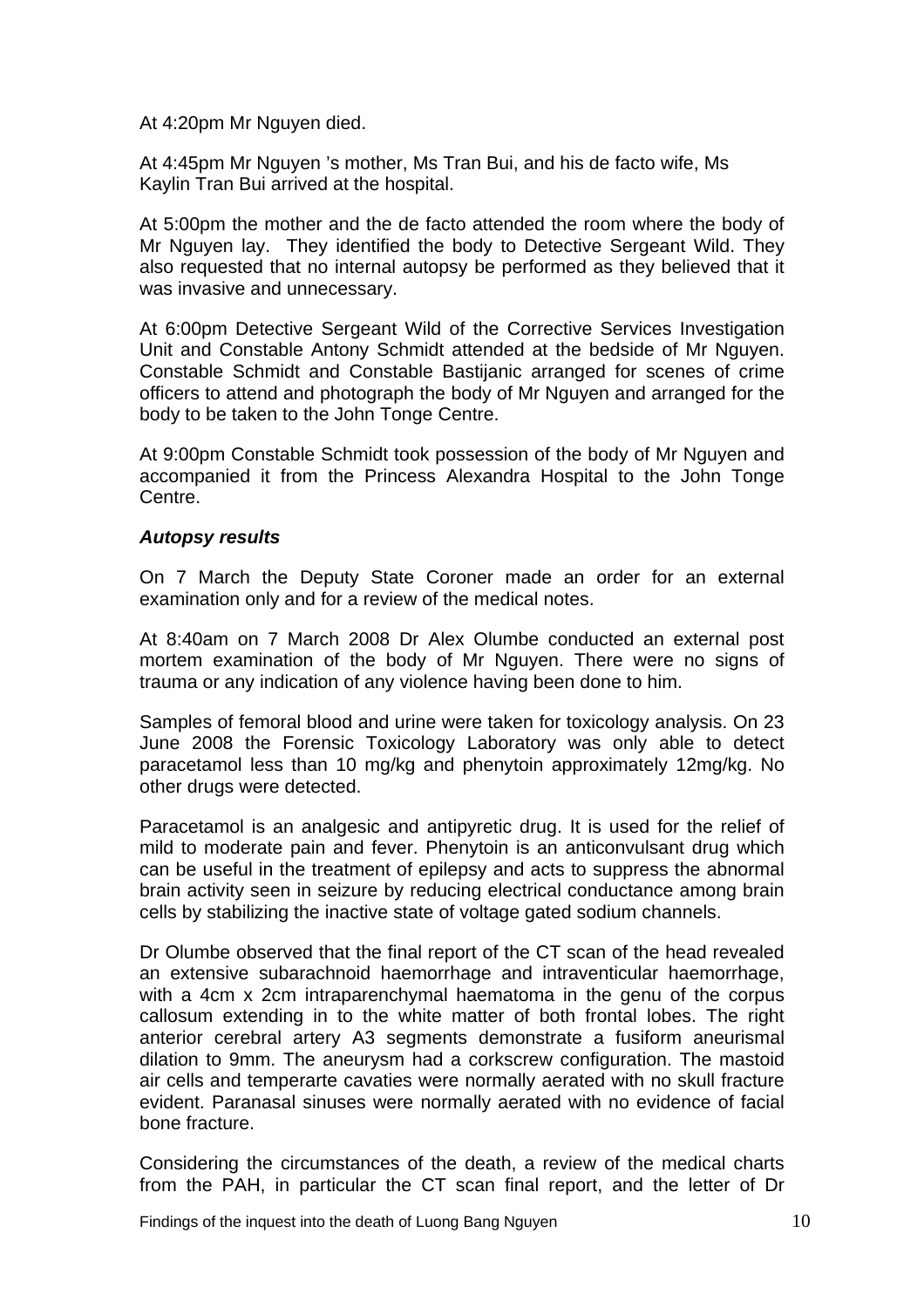<span id="page-12-0"></span>Gordon Laurie, and a review of the medical records at the AGCC, Dr Olumbe and Dr Ansford found the cause of death was subarachnoid haemorrhage, due to or as a consequence of a ruptured large fusiform cerebral aneurysm with other contributory factors of chronic intravenous drug use.

### *Was the death preventable?*

There were no indications that Mr Nguyen was ill until he collapsed in his cell after lock down.

Mr Nguyen did not receive any medial attention for 15 to 20 minutes after Mr Tran found him fitting, probably because Mr Tran failed to effectively activate the intercom.

Dr Laurie considers this delay in commencing treatment for Mr Nguyen did not contribute to his death because the subarachnoid haemorrhage was so extensive it could not have been addressed even had he been brought to hospital earlier.

Dr Laurie did not think that this death was preventable. He considered that Mr Nguyen developed a mycotic aneurysm in his brain, related to a transient bacterial infection in his blood stream related to his previous intravenous drug use. Had Mr Nguyen sought medical attention when the transient bacterial infection arose a course of antibiotics might have prevented a mycoctic aneurysm forming. However, these infections routinely lead to minimal or nonspecific symptomatology and no immediate medical attention is sought. Dr Laurie considered it impossible to predict when aneurysms developed.

Dr Jeremy Hayllar an expert in opiate dependence, treatment and withdrawal reviewed all of the medical records in this death and concluded that Mr Nguyen was not suffering from acute withdrawal at the time of his death and it is unlikely that the provision of opioid maintenance therapy would have influenced the outcome of this case.

# **Conclusions**

I am persuaded Mr Nguyen died from natural causes and that no other person played any part in his death. There are no suspicious circumstances surrounding the death. I am also satisfied that while in custody he received medical care of an appropriate standard and that no failure of care caused or contributed to his death. There were no indications that Mr Nguyen was ill until he collapsed in his cell after lock down. By that stage there was no treatment that could have saved him. The brain injury which caused the death was spontaneous and was not able to be prevented, predicted or treated.

# **Findings required by s45**

I am required to find, as far as is possible, the identity of the deceased person, how, where and when he died and what caused the death. As a result of considering all of the material contained in the exhibits, I am able to make the following findings:-